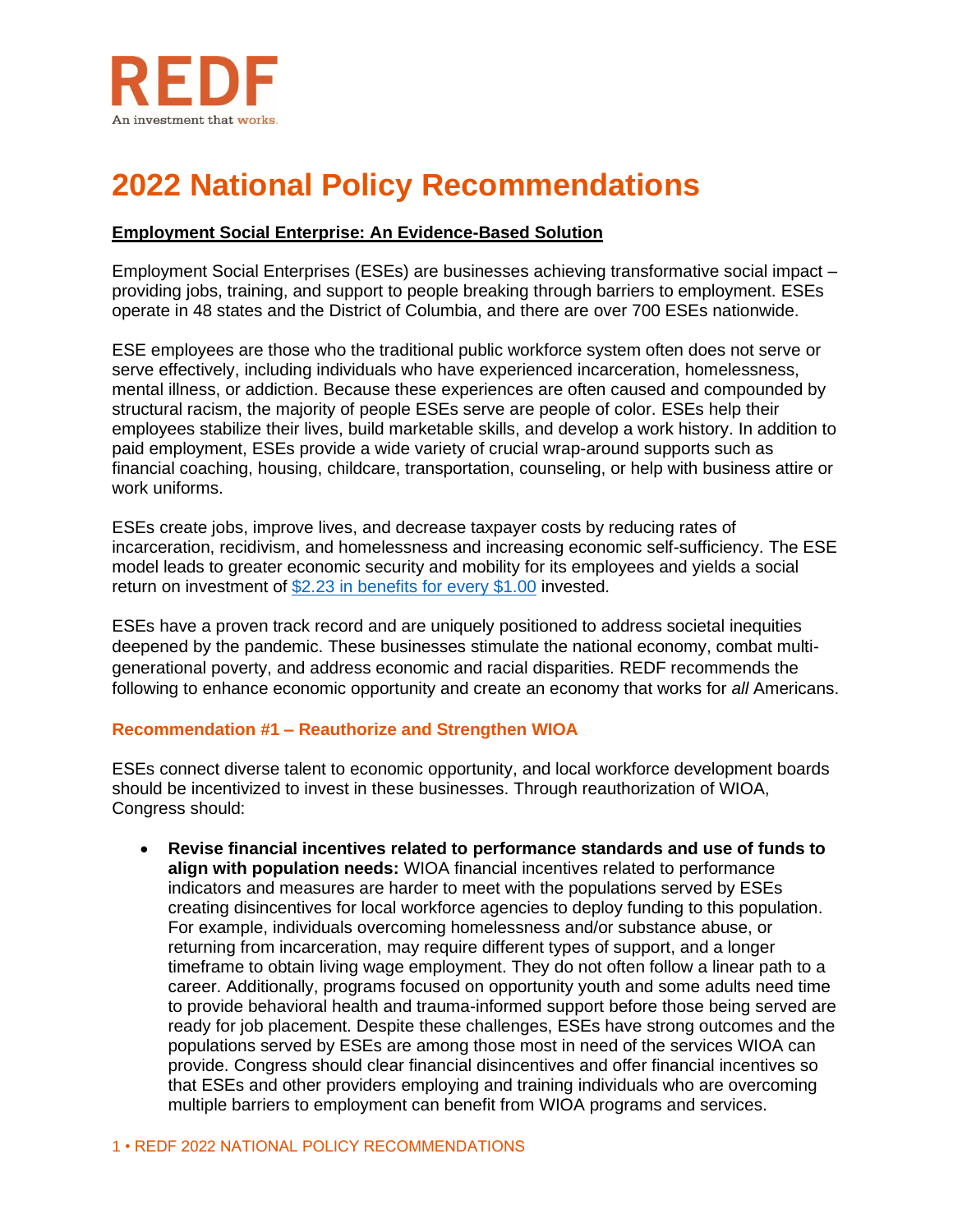

Furthermore, it is imperative that Congress examine the compliance requirements on entities receiving WIOA funding and attempt to reduce the burden so that more ESEs can participate.

• **Strengthen incentives to invest in transitional jobs:** Workforce Development Boards (WDBs) are currently allowed to reserve up to 10% of their funding allocation for transitional jobs, but only a handful of these boards invest anywhere near that amount in a given program year. A [study](https://www.dol.gov/sites/dolgov/files/OASP/evaluation/pdf/ETA_WIOAStudy_AdultDW.pdf) commissioned by the Department of Labor concludes that: "respondents appeared to need more clarity about what exactly the transitional jobs service entails and how they could best fit it into their menu of services." The underinvestment in transitional jobs may be due to employer hesitation around hiring individuals overcoming barriers to employment such as homelessness and substance abuse, making other permissible uses of funds more attractive. To strengthen the investment in transitional jobs for these populations, Congress should require workforce boards to spend at least 10% on transitional jobs and increase the transitional job cap from 10% to 40%, similar to what the [California Workforce Development Board](https://edd.ca.gov/Jobs_and_Training/pubs/wsin20-01att1.pdf) did. Additionally, Congress should incentivize the inclusion of ESEs in WDBs, so that ESE leaders can provide the technical and personal expertise needed to address employer concerns around hiring for transitional jobs.

#### **Recommendation #2 – Pass the 2022 Farm Bill**

SNAP E&T has historically been under-utilized, but a renewed focus on the program amid greater urgency for job training for SNAP participants has created new momentum for states seeking to build bigger, better, and stronger E&T programs with a third-party reimbursement model. ESEs are especially aligned to the SNAP E&T third-party reimbursement model because they serve eligible clients, generate eligible non-federal funds, offer employment services, and have administrative capacity. The Food and Nutrition Service should define and identify ESEs as effective third-party E&T providers. Additionally, Congress can improve SNAP to better serve working individuals and returning citizens.

- Congress should increase the federal reimbursement rate from 50% to 100%. Supporting the [Revitalize and Expand SNAP Education and Training for America's](https://www.congress.gov/bill/117th-congress/house-bill/487?s=1&r=27)  [Future Act](https://www.congress.gov/bill/117th-congress/house-bill/487?s=1&r=27) would increase federal reimbursement for certain state employment and training programs under SNAP. This would allow eligible SNAP E&T third-party partners to continue to expand services under their SNAP E&T programs, enabling them to increase the number of clients served, improve upon existing services, and continue to move traditionally harder to serve populations into long term employment.
- Congress recognized the value of transitional jobs and apprenticeships by allowing these types of paid work-based learning activities as E&T services. However, to participate in SNAP E&T an individual must receive benefits that month. If an individual engages in E&T with an ESE and earns minimum wage or more for 40 hours a week, they may lose access to benefits and thus E&T. Congress should exclude SNAP E&T income to ensure that individuals can take advantage of SNAP E&T programming while they earn a living wage and develop skills to support their self-sufficiency.
- Congress should allow returning citizens to be eligible for SNAP when living in transitional housing during reentry, which will also ensure success in a job. Although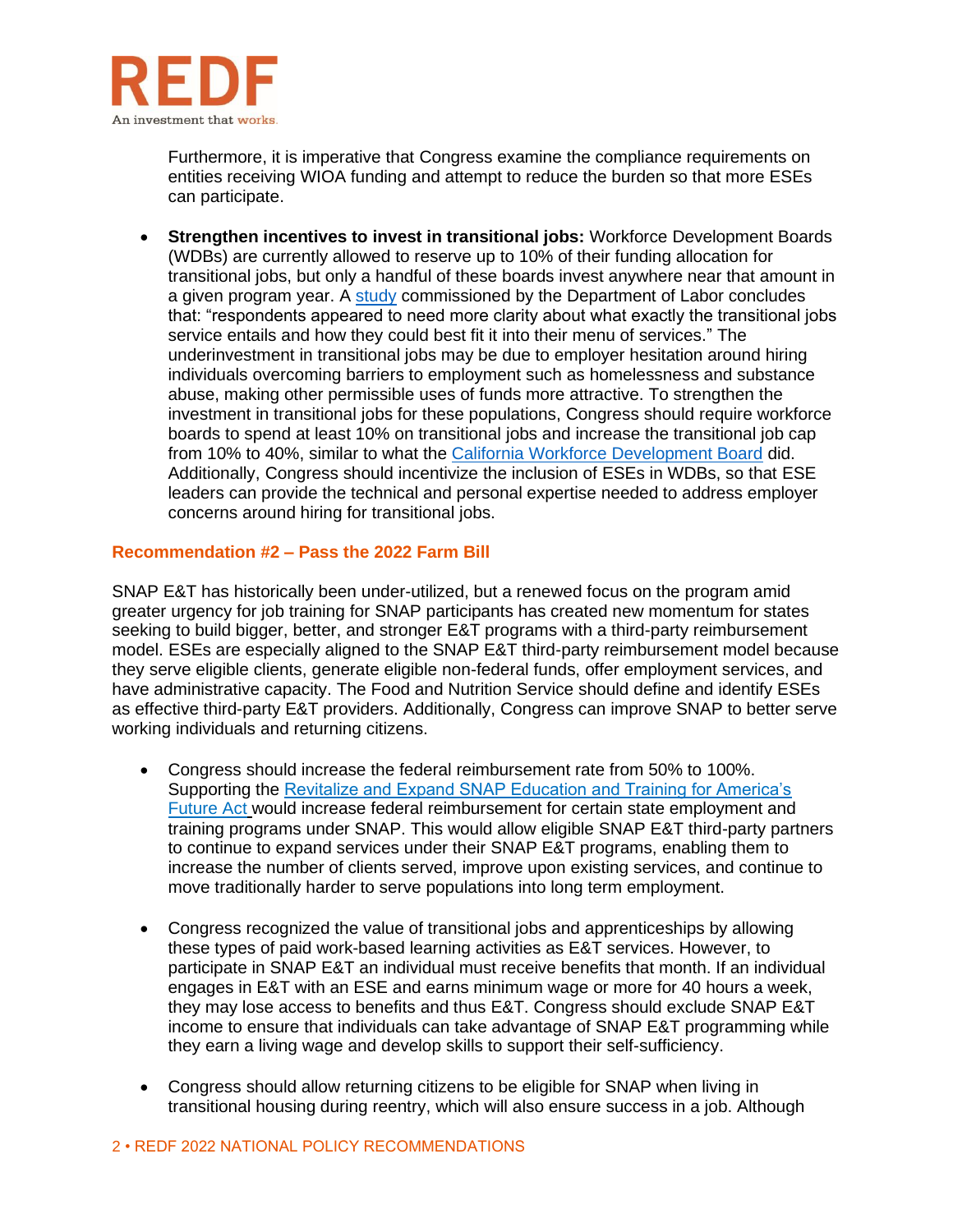

their home may provide meals, when they go to work at an ESE, they could miss all three meals that day, and must use their daily wage to pay for food.

- Congress should lift the ban on SNAP for those with prior drug convictions, as this policy is exacerbating racial disparities in employment training. Individuals who are valuable members of the workforce are blocked from a necessary tool.
- Congress should analyze other options to make the SNAP E&T program more useful to ESEs and the populations they serve. As with many government programs, local businesses and community-based organizations face high transaction costs as they attempt to access public funding. Technical assistance is essential in helping them bridge this gap. Increasing opportunities for technical assistance and intermediary support will increase the efficiency and effectiveness of SNAP E&T and enhance the number of partners nationally. The success of intermediary support of SNAP E&T can be seen in the launch of [SNAP E&T National Partnership Grants](https://www.fns.usda.gov/snap/et-national-partnership-grants) which work to expand capacity to serve SNAP participants across the nation. This technical assistance program should be permanent to increase the number of strong third-party partners, including ESEs.

#### **Recommendation #3 – Pass Build Back Better Components**

Build Back Better provides a wide range of supports for deserving individuals whose talents are often overlooked by the mainstream economy―helping them to overcome barriers to employment and break cycles of homelessness, addiction, and incarceration―utilizing evidence-backed programs that have demonstrated results. The reconciliation package should include the following funding, as reflected in the House version of the Build Back Better Act:

- **Reentry Opportunity Employment Program**: \$1 billion for the Reentry Opportunity Employment Program.
- **Subsidized Employment:** \$350 million in Civilian Conservation Corps funding for youth subsidized employment.
- **Dislocated Workers and Barriers to Employment**: \$150 million to support partnerships in areas with high numbers of dislocated workers or individuals overcoming barriers to employment.
- **State and Local Workforce Board Partnerships:** \$250 million for State and local boards to enter into partnerships to place dislocated workers and individuals overcoming barriers to employment in high-demand sectors.
- **Affordable Housing:** The more than \$150 billion in funding represents the single largest investment in affordable housing in our nation's history. These funds will expand access to affordable, accessible housing; help 294,000 households afford their rent; build, upgrade, and retrofit over 1.8 million affordable housing units; and help close the racial wealth gap through the first-ever national investment in homeownership for first-time, first-generation homebuyers. There is a \$7.1 billion set aside for people experiencing or at risk of homelessness (including people exiting incarceration), and survivors of domestic violence, dating violence, sexual assault, or human trafficking.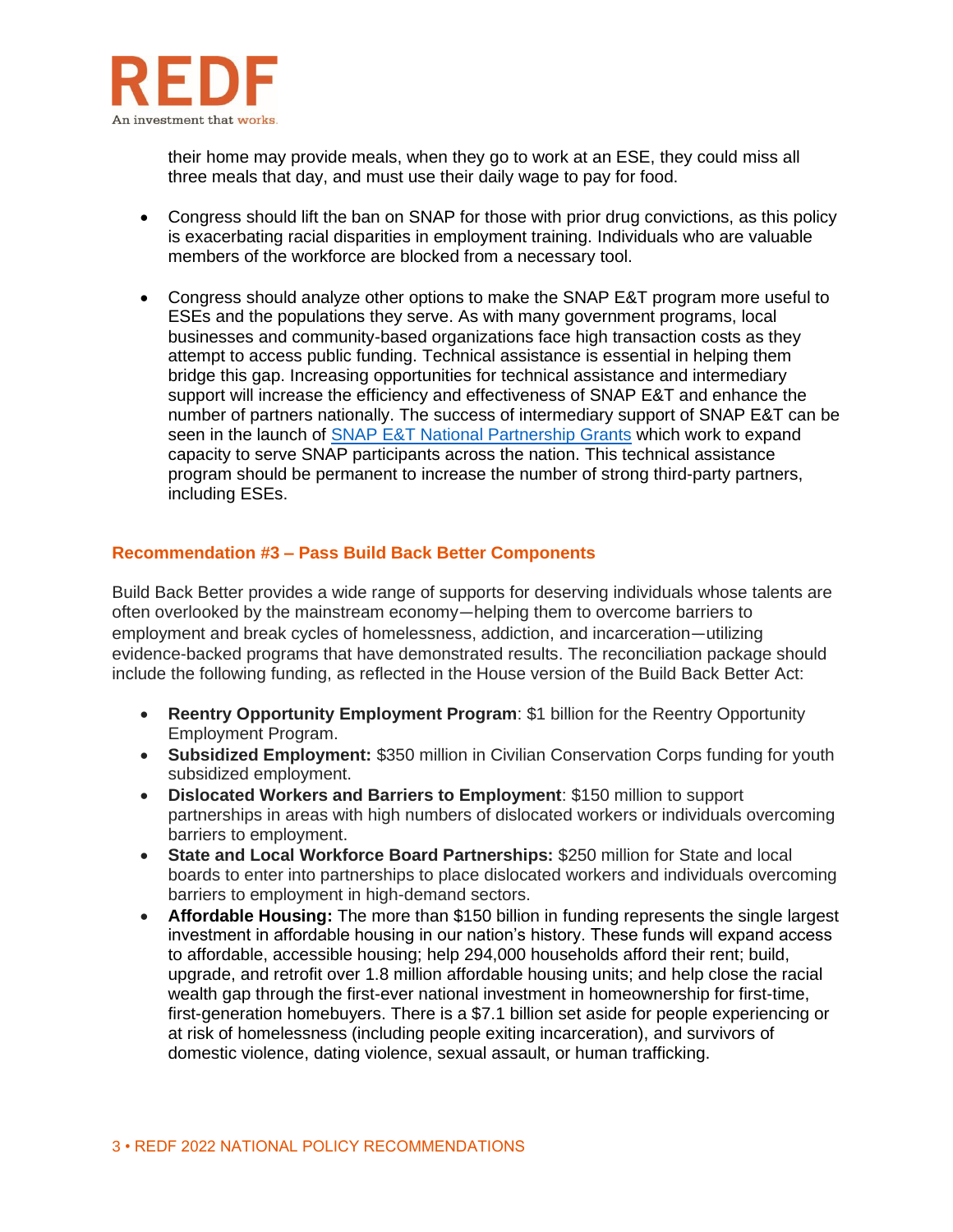

### **Recommendation #4 – Include ESEs in the implementation of the Infrastructure Investment and Jobs Act (IIJA)**

To stimulate the economy, fill the talent gap, reduce recidivism, and curb substance abuse disorder and homelessness, while ensuring that motivated Americans are included in our workforce, it is essential that the Biden Administration use the generational opportunity provided by the IIJA to eliminate barriers to employment and support increased access to jobs by partnering with ESEs on transportation infrastructure projects.

By building on and adopting evidence-based approaches from successful state and local partnerships with ESEs, the Administration can direct IIJA investments in a way that guarantees training, wraparound services, and pathways to the middle class for individuals overcoming barriers to good jobs. Additionally, by partnering with ESEs, IIJA employers can tap into an existing, ready talent pool with transferable skills.

ESEs can be federal or state government partners across a range of sectors, including transportation infrastructure, climate mitigation, and renewable energy. The Biden Administration should take the following steps:

- Encourage contracts where employees overcoming barriers to work can receive wraparound support as they build marketable skills, along with a career pathway within the transportation or adjacent industries.
- Use existing authority to fund the [On-the-Job Training Supportive Services](https://www.fhwa.dot.gov/resourcecenter/teams/civilrights/ojtfactsheet.pdf) (OJT/SS) program and support additional funding in federal appropriations.
- Apply lessons learned from the [ITWDP,](https://www.transit.dot.gov/sites/fta.dot.gov/files/docs/research-innovation/133661/innovative-transit-workforce-development-program-key-lessons-learned-ftareportno0139.pdf) or restore the program itself, specifically its reliance on partnerships with workforce support organizations, like ESEs.
- Incorporate partnerships with ESEs into the DOT's strategic framework for workforce development.

## **Recommendation #5 – Reinstate the Social Innovation Fund**

Congress should reinstate and target funding of the [Social Innovation Fund \(SIF\)](https://obamawhitehouse.archives.gov/administration/eop/sicp/initiatives/social-innovation-fund) within the Corporation for National and Community Service or another agency. SIF would create evidencebased solutions to some of the toughest challenges facing our country today, including tackling inequities furthered by the COVID-19 pandemic. ESEs sit at the intersection of workforce and economic development, while also addressing homelessness, incarceration, mental health, addiction, and longstanding racial inequities. Because ESEs are true social innovations, they are not well understood by traditional government programs.

As an example of the ways this funding supports innovation, from 2010 to 2017, REDF sub granted \$13 million of SIF funds to the ESE sector to grow its capacity to train and support people overcoming steep barriers to employment while building an evidence base and learning lessons for future investments, delivering technical assistance across the US, and leveraging more than 3:1 in private philanthropy. As a result, we built the [evidence](https://redf.org/wp-content/uploads/REDF-MJS-Final-Report.pdf) showing that ESE employees are more likely to retain their job one year later versus individuals who only received traditional workforce services, and also had higher levels of income and greater housing stability. The SIF is one federal program that fostered innovation, with its emphasis on building the evidence base, scaling up promising practices from the local level, and using intermediaries to build capacity and deliver funding.